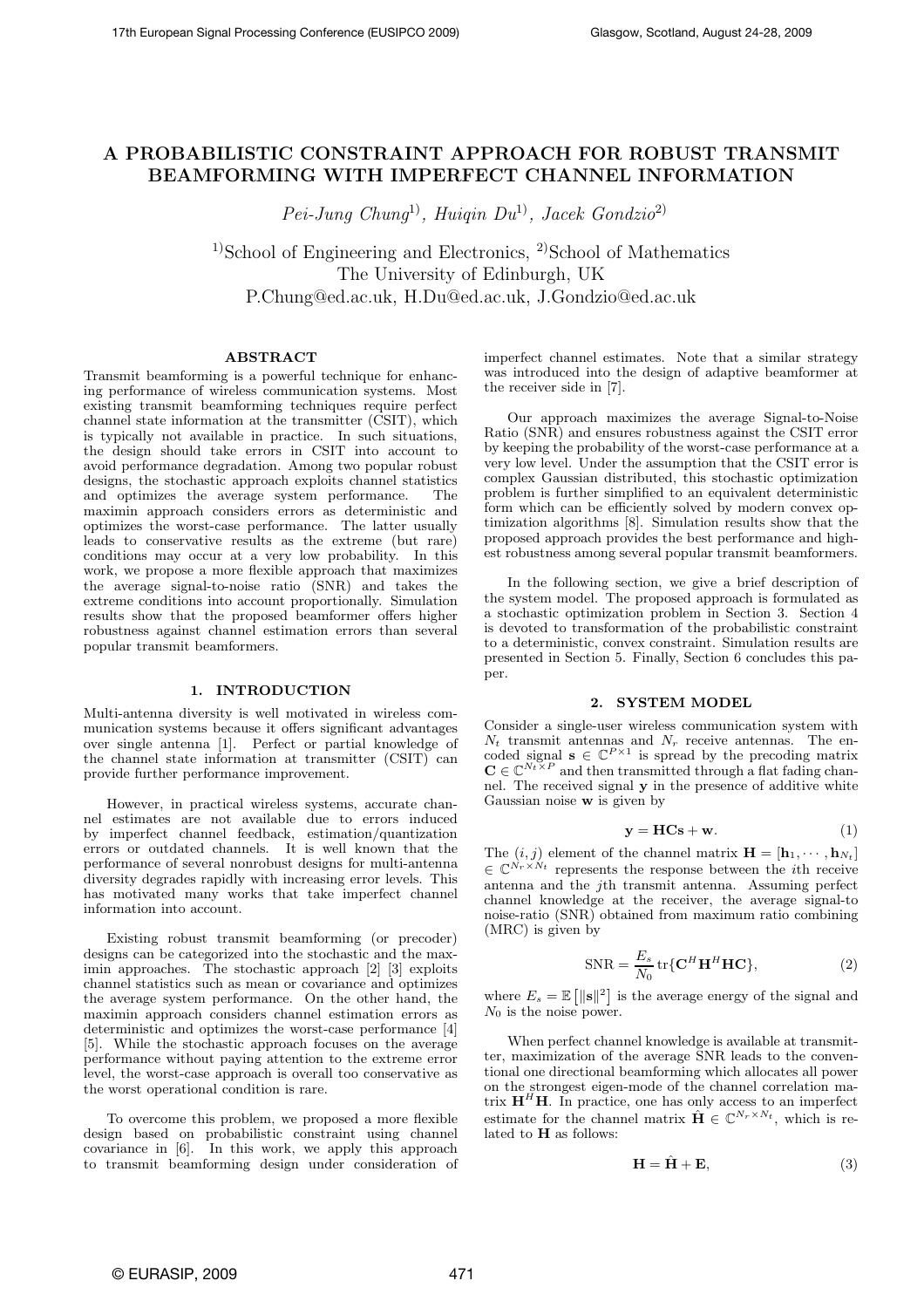where the error matrix  $\mathbf{E} \in \mathbb{C}^{N_r \times N_t}$  consists of i.i.d. complex normally distributed entries with variance  $\sigma_e^2$ . The goal of this work is to design a transmit beamformer C that maximizes SNR under consideration of inaccuracy in channel estimates.

### 3. ROBUST DESIGN BASED ON PROBABILISTIC CONSTRAINED OPTIMIZATION

To tackle performance degradation caused by imperfect channel estimates, we consider a probabilistic constraint approach. The proposed algorithm maximizes the average SNR while keeping the probability for SNR being below a pre-specified threshold  $\gamma_{th}$  low. It has the advantage of achieving optimal overall performance while providing quality control for the worst case. In contrast to the minimax approach that focuses on the worst-case performance, the probability constraint takes the errors into account proportionally. On the other hand, the worst case scenario ignored by the stochastic approach is considered in our approach.

Assuming the error model (3), the average SNR (2) becomes a function of the channel estimate  $\hat{H}$  and the random error E

$$
f(\hat{\mathbf{H}}, \mathbf{E}) = \frac{E_s}{N_0} tr\{\mathbf{C}^H (\hat{\mathbf{H}} + \mathbf{E})^H (\hat{\mathbf{H}} + \mathbf{E}) \mathbf{C}\}.
$$
 (4)

To simplify the expression (4), we consider the eigendecomposition of  $\mathbf{C}\mathbf{C}^H = \mathbf{U}_c \mathbf{D}_c \mathbf{U}_c^H$  and  $\hat{\mathbf{H}}^H \hat{\mathbf{H}} =$  $\mathbf{U}_h \mathbf{D}_h \mathbf{U}_h^H$ . The diagonal matrix  $\mathbf{D}_c = \text{diag}(d_1, d_2, \cdots, d_{N_t})$ where  $d_1 \geq \cdots \geq d_{N_t} \geq 0$  are eigenvalues of  $\mathbf{CC}^H$ . The corresponding eigenvectors are summarized in the unitary matrix  $U_c$ . The matrices  $D_h = \text{diag}(D_1, \dots, D_{N_t})$  and  $U_h$ are similarly defined.

#### 3.1 Objective function

Given the channel estimate  $\hat{H}$ , we obtain the objective function by taking the expectation of  $f(\hat{H}, E)$  with respect to the random error E

$$
\mathbb{E}\left[f(\hat{\mathbf{H}}, \mathbf{E})\right] = \frac{E_s}{N_0} \text{tr}\{\mathbf{U}_c \mathbf{D}_c \mathbf{U}_c^H (\mathbf{U}_h \mathbf{D}_h \mathbf{U}_h^H + \sigma_e^2 N_r \mathbf{I}_{N_t})\}.
$$
\n(5)

It is well established in the literature [4] that a function with a structure similar to (5) can be maximized over  $U_c$  and  $D_c$ separately. Inserting the optimal solution for  $U_c$  so that  $\mathbf{U}_c^H \mathbf{U}_h = \mathbf{I}$ , we obtain the following objective function

$$
\bar{f}(\mathbf{D}_c) = \frac{E_s}{N_0} \operatorname{tr} \{ \mathbf{D}_c (\mathbf{D}_h + \sigma_e^2 N_r \mathbf{I}_{N_t}) \}.
$$
 (6)

Note that  $\bar{f}(\mathbf{D}_c)$  depends on  $\mathbf{CC}^H$  only through its eigenvalues. Hence, the design of the beamforming matrix becomes a power allocation problem.

# 3.2 Probabilistic constraint

To mitigate the impact of large errors, we guarantee the system performance by keeping the probability that SNR becomes smaller than an acceptable level  $\gamma_{th}$  to be low. More precisely, given an acceptable SNR level  $\gamma_{th}$  and the outage probability  $p_{\text{out}}$ ,  $f(\hat{\mathbf{H}}, \mathbf{E})$  satisfies the following probabilistic constraint

 $\Pr\{f(\hat{\mathbf{H}}, \mathbf{E}) \leq \gamma_{th}\} \leq p_{\text{out}},$  (7)

where  $Pr{A}$  denotes the probability of the event A.

As shown in (7), the distribution of  $f(\hat{H}, E)$  is crucial to the implementation of our algorithm. Applying the eigendecomposition of  $CC^H = U_c \tilde{D}_c U_c^H$  and permutation property of the trace operation, (7) can be simplified to a mixture of *independent* noncentral  $\chi^2_{n_i}(\delta_i)$ -distributed random variables  $Z_i$ ,  $i = 1, \cdots, N_t$ 

$$
f(\hat{\mathbf{H}}, \mathbf{E}) = \frac{E_s}{N_0} \sum_{i=1}^{N_t} d_i \sigma_e^2 Z_i.
$$
 (8)

The noncentrality parameter is  $\delta_i = \frac{1}{\sigma_e^2} \tilde{\mathbf{h}}_i^H \tilde{\mathbf{h}}_i$  and the degree of freedom is  $n_i = 2N_r$ . The vector  $\tilde{\tilde{\mathbf{h}}}_i \in \mathbb{C}^{N_r \times 1}$  represents the *i*th column of the matrix  $\tilde{\mathbf{H}} = \hat{\mathbf{H}} \mathbf{U}_c$ .

## 3.3 Probabilistic constrained optimization

Having derived the average SNR (5) and the compact expression (8) for  $f(\hat{H}, E)$ , our design can be formulated as the following constrained optimization problem:

$$
\max_{\mathbf{D}_c} {\rm tr}\{\mathbf{D}_c(\mathbf{D}_h+\sigma_e^2 N_r \mathbf{I}_{N_t})\},
$$

subject to

$$
\Pr\{\sum_{i=1}^{N_t} d_i Z_i \le \bar{\gamma}\} \le p_{\text{out}},\tag{9}
$$

$$
\operatorname{tr}\{\mathbf{D}_c\} \le 1,\tag{10}
$$

$$
d_i \ge 0, \quad i = 1, \cdots, N_t \tag{11}
$$

where  $\bar{\gamma} = \gamma_{th} (\frac{E_s}{N_0} \sigma_e^2)^{-1}$  and (10) is a convex constraint derived from the power constraint  $tr{C}C^{H}$  < 1.

# 4. REFORMULATION OF PROBABILISTIC CONSTRAINT

The major challenge in our approach is to convert the probabilistic constraint (9) into a deterministic one so that the solution can be efficiently computed by standard tools of mathematical programming. When the chance constraint involves linear combination of normally distributed random variables, it can be reformulated as a convex constraint [9]. However, (9) involves a mixture of noncentral  $\chi^2$ -distributions. The following result shows that the probabilistic constraint (9) can be replaced by a deterministic convex constraint.

Proposition The probabilistic constraint (9) can be replaced by the following convex constraint

$$
\prod_{i=1}^{N_t} \left( \frac{1}{d_i} \left[ \frac{\bar{\gamma}/2}{1 + \delta_i / n_i} \right] \right)^{n_i / 2} \le p_{\text{out}},\tag{12}
$$

where  $\bar{\gamma} = \gamma_{th} (\frac{E_s}{N_0} \sigma_e^2)^{-1}$ ,  $\delta_i = \frac{1}{\sigma_e^2} \tilde{\mathbf{h}}_i^H \tilde{\mathbf{h}}_i$  and  $n_i = 2N_r$ . If (12) holds, then (9) holds.

*Proof*: To decouple the design parameter  $d_i$ , we exploit the independence of  $Z_i$ ,  $i = 1, \dots, N_t$ . Define the event

$$
\mathcal{A}_i = \{ d_i Z_i \le \bar{\gamma} \} \tag{13}
$$

and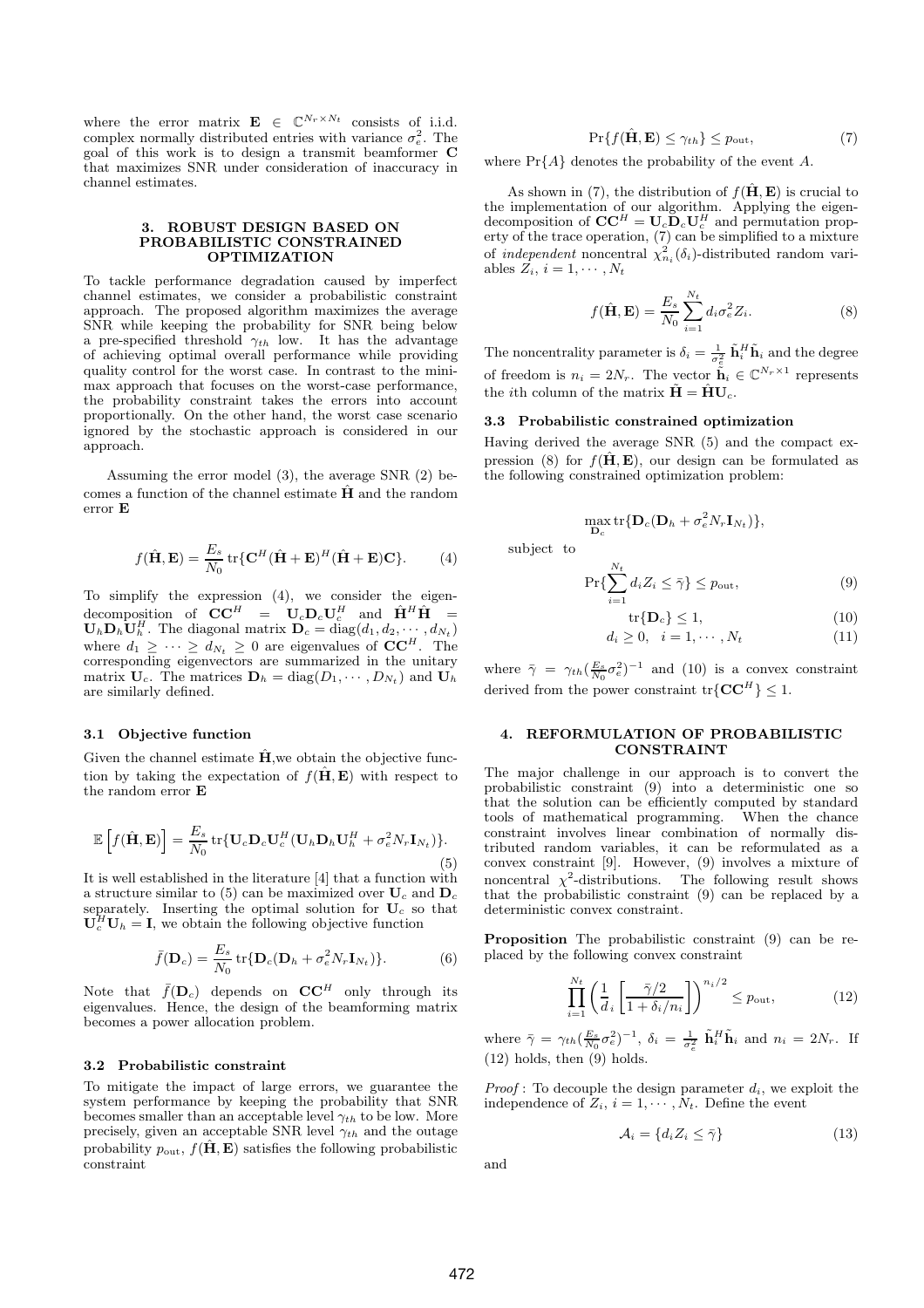$$
\mathcal{A} = \{ \sum_{i=1}^{N_t} d_i Z_i \le \bar{\gamma} \}. \tag{14}
$$

By definition, A is a subset of the intersection of  $A_i$ ,  $i =$  $1, \ldots, N_t$ ,

$$
\mathcal{A} \subset \mathcal{B} = \mathcal{A}_1 \cap \mathcal{A}_2 \cap \cdots \cap \mathcal{A}_{N_t} \tag{15}
$$

which leads to the following inequality

$$
\Pr\{\mathcal{A}\} \le \Pr\{\mathcal{B}\} = \prod_{i=1}^{N_t} \Pr\{\mathcal{A}_i\}.
$$
 (16)

The above expression has the advantage that the event  $A_i$ depends only on the noncentral  $\chi^2_{n_i}(\delta_i)$ -distribution.

According to [10], the distribution of noncentral χ <sup>2</sup>-distribution can be approximated by a central  $\chi^2$ distribution. Application of this result leads to the following approximation

$$
\Pr\{\chi_{n_i}^2(\delta_i) \le \frac{\bar{\gamma}}{d_i}\} \approx \Pr\{\chi_{n_i}^2 \le \frac{\bar{\gamma}/d_i}{1 + \delta_i/n_i}\}.
$$
 (17)

To transform (17) to a deterministic form, we apply the sharp upper bound on the integral  $\frac{1}{\Gamma(1+1/u)} \int_x^{\infty} e^{-t^u} dx$ ∞  $\int_x^{\infty} e^{-t^u} dt$  derived in [11] to obtain the following inequality

$$
\Pr\{\chi_{n_i}^2 \le \frac{\bar{\gamma}/d_i}{1 + \delta_i/n_i}\} < \left(1 - \exp\left(-\frac{\bar{\gamma}/d_i}{2(1 + \delta_i/n_i)}\right)\right)^{\frac{n_i}{2}}.\tag{18}
$$

Due to limited space, details about the derivation of (18) will be given in a future publication.

To achieve a convex constraint, we apply the following inequality to the right hand side of (18)

$$
\left(1 - \exp\left(-\frac{\bar{\gamma}/d_i}{2(1+\delta_i/n_i)}\right)\right)^{\frac{n_i}{2}} \le \left(\frac{\bar{\gamma}/d_i}{2(1+\delta_i/n_i)}\right)^{\frac{n_i}{2}}.\n\text{ in } (19)
$$

Eq (19) follows immediately from the inequality  $(1-e^{-u})^x \leq u^x$  for  $u = \frac{\bar{\gamma}/d_i}{2(1+\delta_i/n_i)} \geq 0$  and  $x = \frac{n_i}{2} > 0$ . Moreover, it is easy to verify that for positive  $\frac{n_i}{2}$  and  $\frac{\bar{\gamma}/d_i}{2(1+\delta_i/n_i)},$  (12) is a convex set in  $d_i$ s.

Combing the inequalities  $(16),(17),(18)$  and  $(19)$ , we conclude that the probabilistic constraint (9) is satisfied by the convex constraint (12) the convex constraint (12).

Replacing the probabilistic constraint (9) with the deterministic constraint (12), the original problem is transformed to the following convex optimization problem

 $\max_{\mathbf{D}_c} \text{tr}\{\mathbf{D}_c(\mathbf{D}_h + \sigma_e^2 N_r \mathbf{I}_{N_t})\},$ 

subject to

$$
\prod_{i=1}^{N_t} \left( \frac{1}{d_i} \left[ \frac{\bar{\gamma}/2}{1 + \delta_i/n_i} \right] \right)^{n_i/2} \le p_{\text{out}},
$$
  
tr $\{ \mathbf{D}_c \} \le 1,$   
 $d_i \ge 0, \quad i = 1, \dots, N_t,$ 

that can be efficiently solved by standard tools of mathematical programming.

## 5. SIMULATION

In this section, we present simulation results to demonstrate robustness of the proposed beamformer in various scenarios. Here a single-user MIMO system with  $N_t = 4$  transmit antennas and  $N_r = 3$  receive antennas is considered. We also compare the proposed beamformer with existing techniques, such as the conventional one-directional beamformer, two-directional, equal-power loading beamformer [1] and the robust minimax beamformer [4]. We choose [4] for comparison because it uses the same type of channel information. The outage probability  $p_{\text{out}}$  is 10% and the normalized SNR threshold  $\bar{\gamma}$  is 0.9 in all experiments.

 $\gamma$  (18) The equal power loading beamformer has a significantly In the first experiment, the proposed approach is applied to a well conditioned channel  $D_h$  = diag(0.8064, 0.1901, 0.0035, 0) with the first eigenvalue much larger than the remaining eigenvalues. The error variance  $\sigma_e^2$  varies from 0 to 1. The SNR averaged over  $10^4$  Monte Carlo trials is plotted in Fig 1. With increasing error levels, the performance of all beamforming techniques degrade. For  $\sigma_e^2$  between 0 and 0.4, the proposed approach, the maximin approach [4] and the one directional beamformer perform similarly. For  $\sigma_e^2 > 0.4$ , our approach has a much slower decline in SNR than other beamformers. lower SNR than other three beamformers because channel information is not fully incorporated in its design.

> In the second experiment, we consider the channel condition  $D_h$  = diag(0.4676, 0.4104, 0.1220, 0) with two closely spread eigenvalues. This indicates a larger correlation between antennas. Fig 2 shows that the probabilistic constraint beamformer still outperforms other three beamformers. For large error region  $0.5 < \sigma_e^2 < 1$ , the performance of all beamformers degrade more rapidly than in the previous experiment. However, our approach shows least sensitivity to channel errors.

> In Fig 2, we also observe that when  $\sigma_e^2$  increases from 0 to 0.8, the decrease in SNR associated with our approach is  $\Delta SNR = -0.38$  dB and other beamformers lead to a decrease of more than  $\Delta SNR = -1.83$  dB. This is 4.8 times as high as that caused by the probabilistic constraint approach. On the other hand, given a target SNR level, for example, −0.8 dB, the probabilistic constraint beamformer has the largest error tolerance range,  $\sigma_e^2 \in [0, 0.78]$ , while the worst case design achieves the desired performance only for  $\sigma_e^2 \in [0 \; 0.63]$ .

> To summarize, the probabilistic constraint approach outperforms the worst case design and other classical beamformers over the entire error range. The gain in SNR is most significant at high error levels. In other words, our approach has the broadest tolerance range for channel